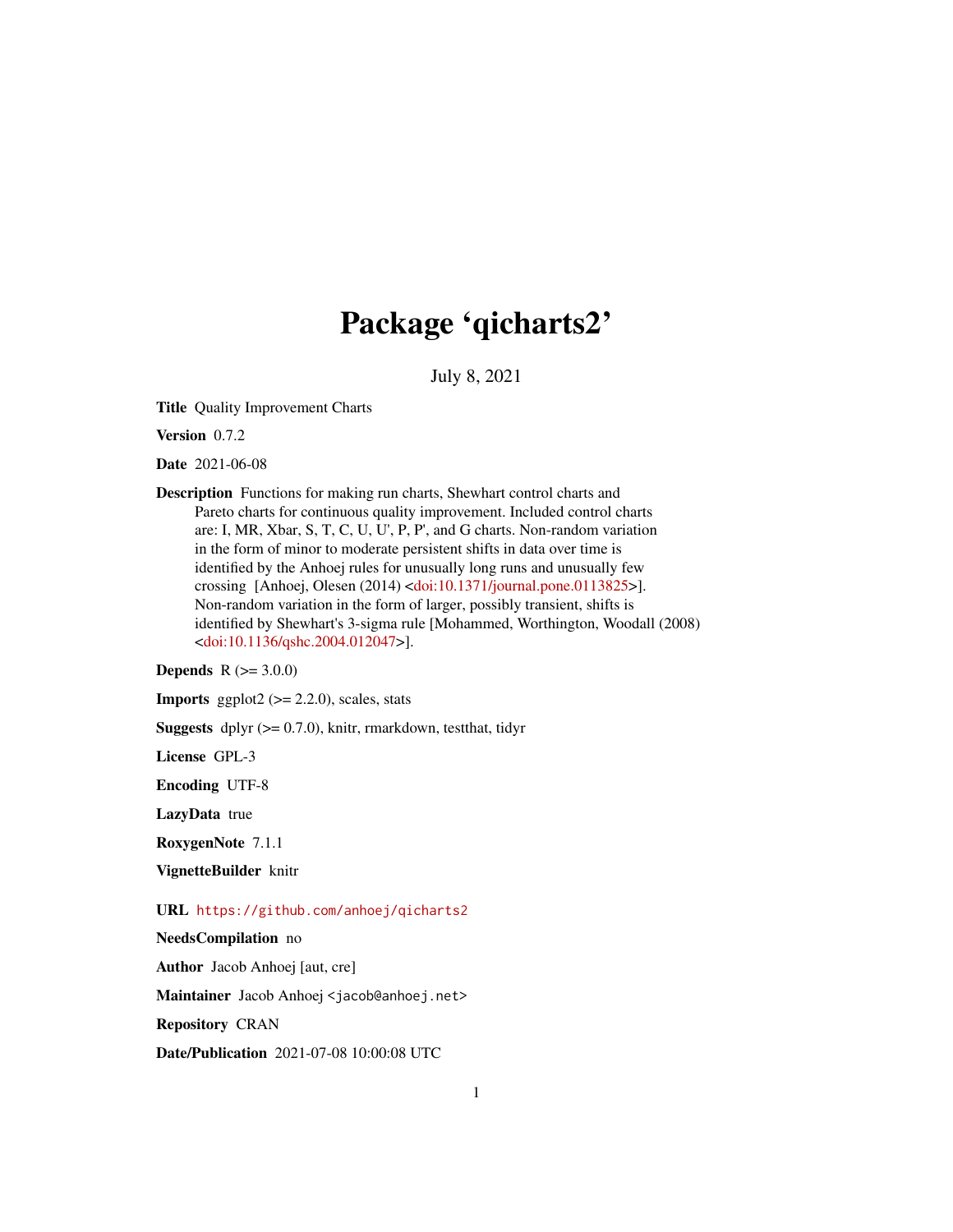## <span id="page-1-0"></span>R topics documented:

| Index |  |
|-------|--|
|       |  |
|       |  |
|       |  |
|       |  |
|       |  |
|       |  |
|       |  |
|       |  |
|       |  |
|       |  |

bchart *Bernoulli CUSUM chart for binary data (EXPERIMENTAL)*

### Description

The Bernoulli CUSUM chart is useful for monitoring rare events data, e.g. surgical site infections and other types of complications. Based on Neuburger et al. (2017) doi: [10.1136/bmjqs2016-](https://doi.org/10.1136/bmjqs-2016-005526) [005526.](https://doi.org/10.1136/bmjqs-2016-005526)

#### Usage

```
bchart(
  x,
  target,
 or = 2,
 limit = 3.5,
  title = ",
 ylab = "CUSUM",
  xlab = "Case #"
)
```
#### Arguments

| x      | Logical, vector of successes and failures.                                         |
|--------|------------------------------------------------------------------------------------|
| target | Baseline risk $(0-1)$ or number $(>1)$ of last observation to end baseline period. |
| or     | Positive odds ratio of minimal detectable change relative to baseline risk.        |
| limit  | Control limit.                                                                     |
| title  | Chart title.                                                                       |
| ylab   | Y axis label.                                                                      |
| xlab   | X axis label.                                                                      |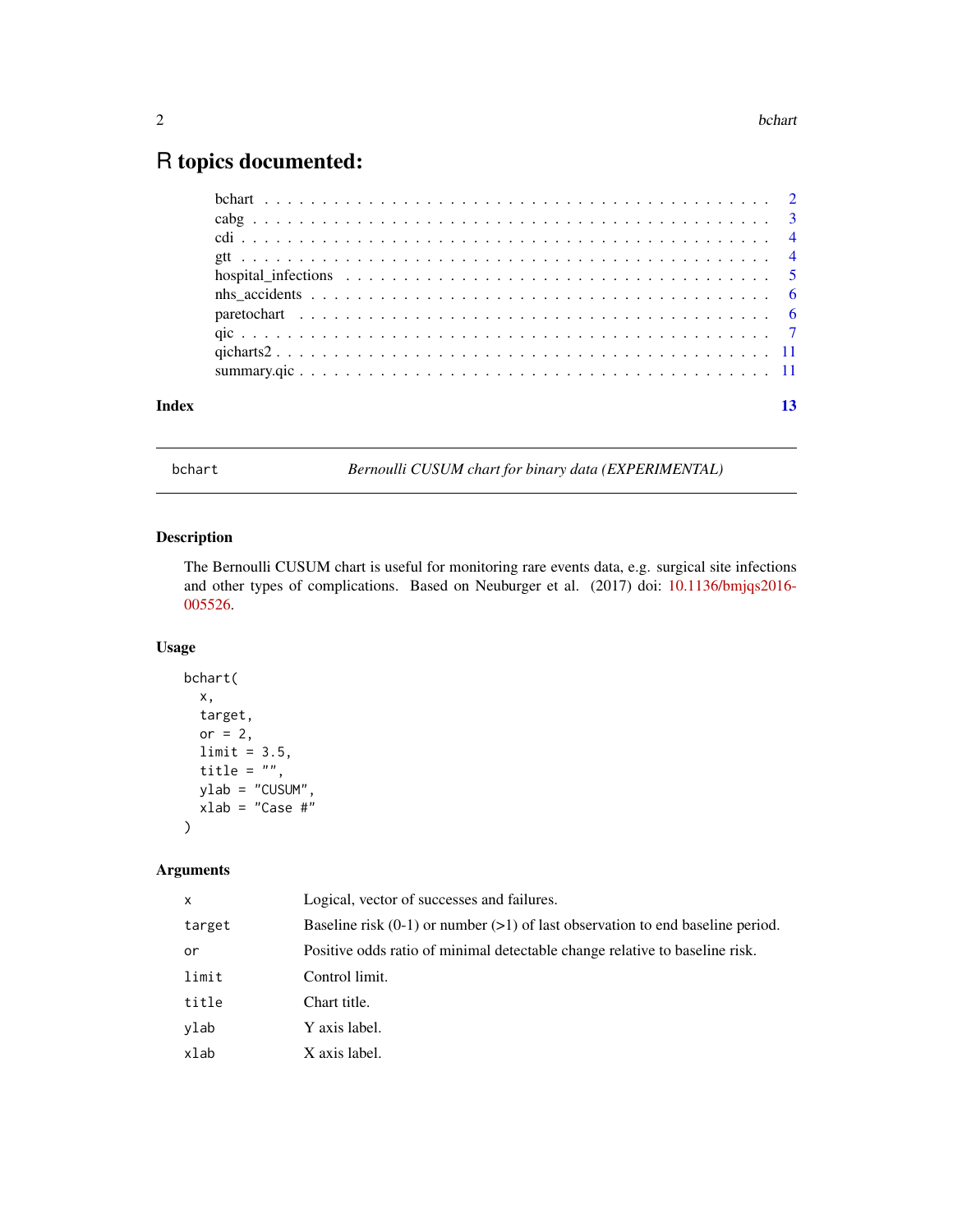<span id="page-2-0"></span> $\cosh g$  3

#### Details

Note that the diagnostic properties of the Bernoulli CUSUM chart is highly dependent on the choice of parameters, target, or and limit, and that these parameters should be decided by people with a solid understanding of the process at hand. The default parameters, or  $= 2$  and limit  $= 3.5$ , should, however, work for most processes where the baseline (target) level is about 1 halving of the event rate relative to the target.

#### Value

An object of class ggplot.

#### Examples

```
# Generate 1000 random successes and failures with success rate = 0.02
set.seed(1)
y <- rbinom(1000, 1, 0.02)
# Plot bchart assuming success rate = 0.01, OR = 2, control limits = +/- 3.5.
bchart(y, target = 0.01)
# Plot bchart of CABG mortality using the first 200 surgeries to estimate target.
bchart(cabg$death, target = 200)
# Plot bchart of CABG readmissions setting the control limits = +/-5.
```

|  | # Plot bchart of CABG readmissions setting the control limits = |  |  |
|--|-----------------------------------------------------------------|--|--|
|  | bchart(cabg\$readmission, target = 200, limit = 5)              |  |  |

#### Coronary artery bypass graft operations

#### Description

A dataset with data on individual coronary artery bypass graft operations.

#### Usage

cabg

#### Format

A data frame with 2205 rows and 6 variables:

- data Date of operation.
- age Patient age in years.
- gender Patient gender.
- los Length og stay in days.
- death TRUE if patient died within 30 days after surgery.
- readmission TRUE if patient were readmitted for any reason within 30 days after surgery.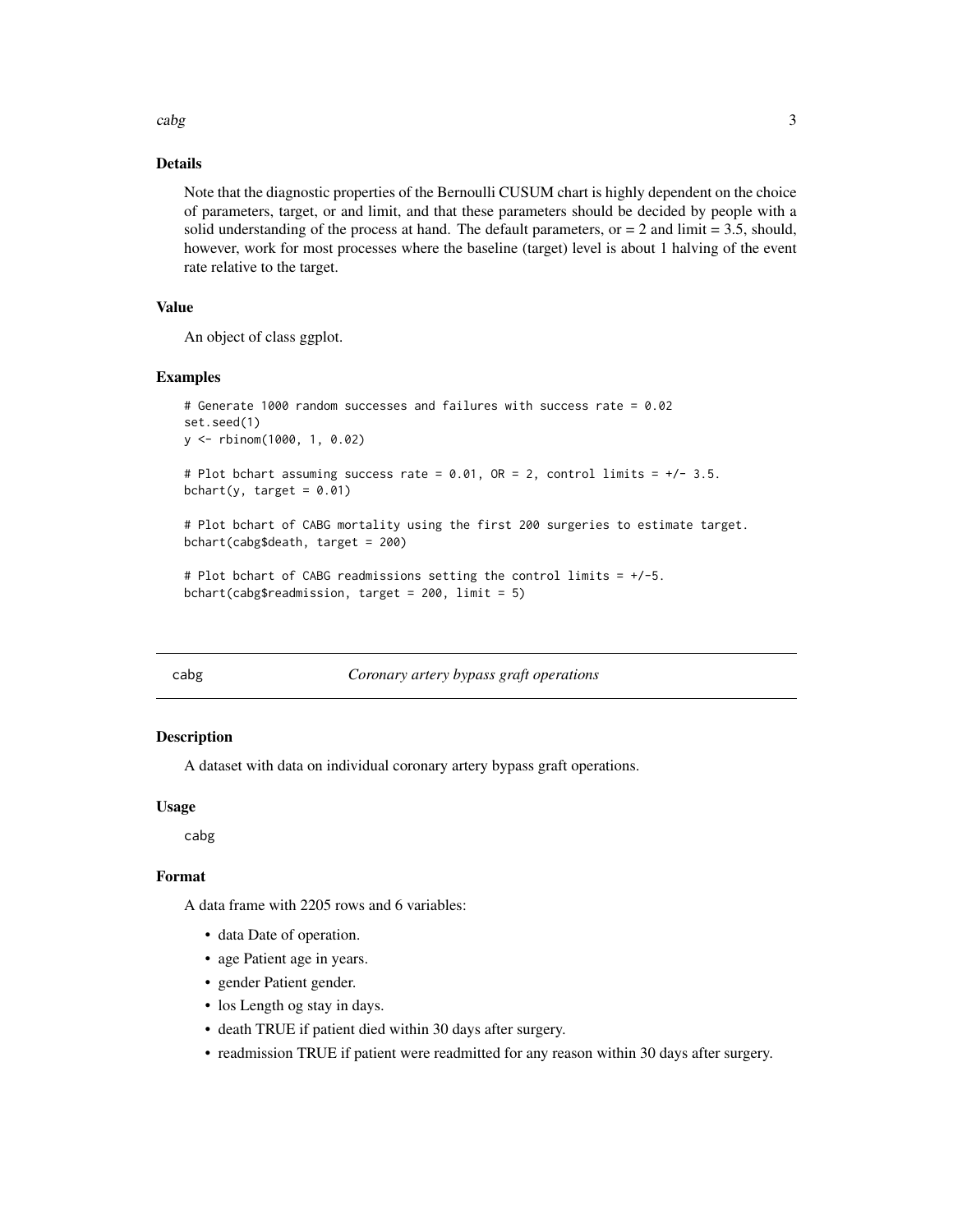#### <span id="page-3-0"></span>Source

Omitted for privacy concerns.

#### cdi *Clostridium difficile infections*

#### Description

A dataset with data on hospital acquired Clostridium difficile infections (CDI) before and after an intervention to reduce the risk of CDI.

#### Usage

cdi

#### Format

A data frame with 36 rows and 5 variables:

- month Month of observation.
- n Number of hospital acquired CDI.
- days Number of risk days. A risk day is a patient day without CDI.
- period Factor indicating the period 'pre' or 'post' intervention.
- notes Annotations.

#### Source

<https://www.esundhed.dk/Emner/Patienter-og-sygehuse/HAIBA/> (Amager Hvidovre Hospital).

gtt *Patient harm indentified using the Global Trigger Tool*

#### Description

A dataset with data on adverse events during hospitalisation found by the Global Trigger Tool.

#### Usage

gtt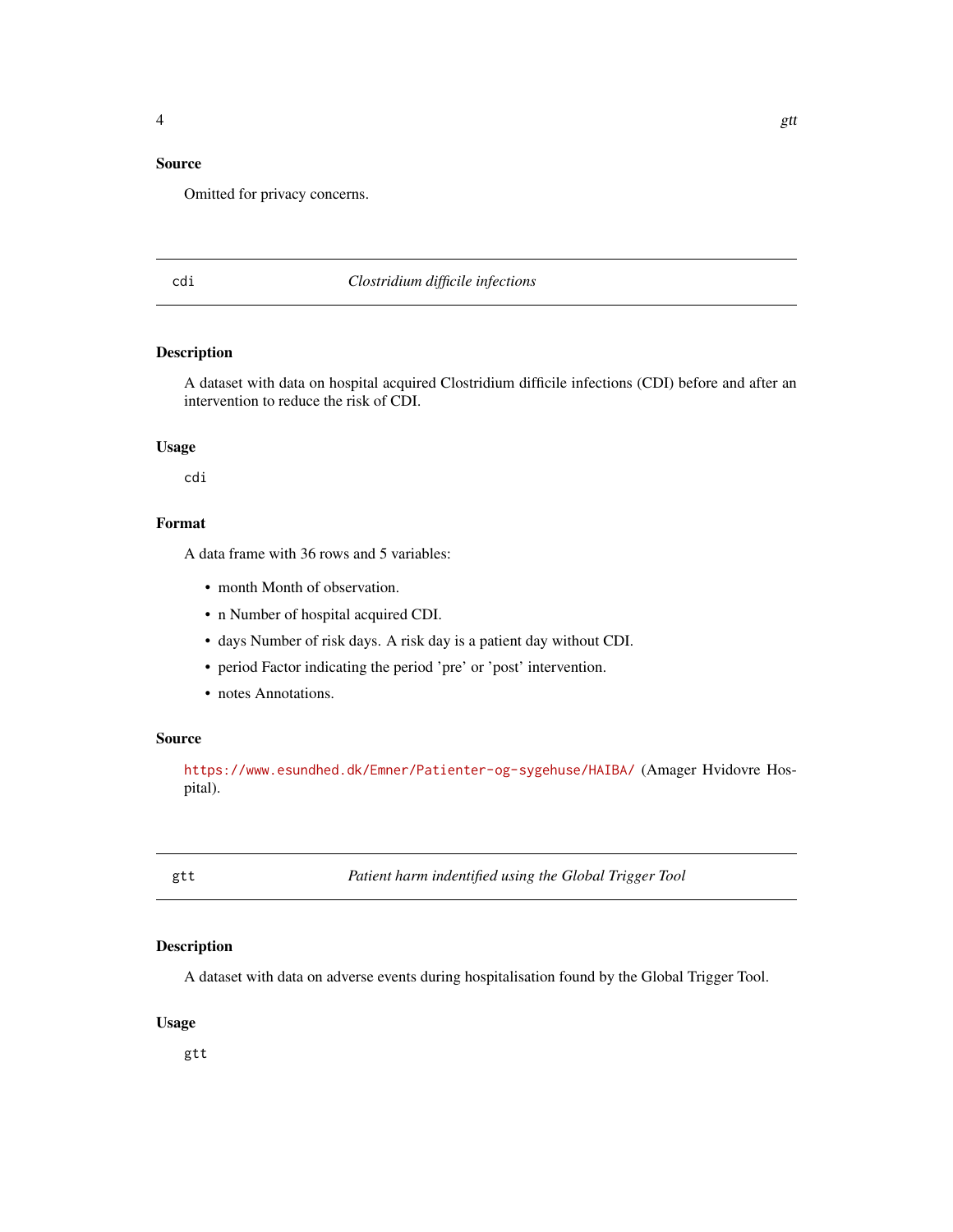#### <span id="page-4-0"></span>hospital\_infections 5

#### Format

A data frame with 340 rows and 11 variables:

- admission\_id Admission ID.
- admission\_dte Date of admission.
- discharge\_dte Date of discharge.
- month Month of discharge.
- days Duration of hospital stay in days.
- harms Number of adverse events.
- E-I Type of adverse event by severity category. E-F: Temporary harm; G-H: Permanent harm; I: Fatal harm.

#### Source

Omitted for privacy concerns.

#### References

<http://www.ihi.org/resources/Pages/Tools/IHIGlobalTriggerToolforMeasuringAEs.aspx>

hospital\_infections *Hospital acquired infections*

#### Description

A dataset containing the number of hospital acquired bacteremia, Clostridium difficile infections, and urinary tract infections in six hospitals in the Capital Region of Denmark 2015-2016.

#### Usage

hospital\_infections

#### Format

A data frame with 432 rows and 5 variables:

- hospital Abbreviated hospital name.
- infection Type of infection. BAC: Bacteremia, CDI: Clostridium difficile infection. UTI: Urinary tract infection.
- month First day of month.
- n Number of cases.
- days Number of risk days. A risk day is a patient day without infection.

#### Source

<https://www.esundhed.dk/Emner/Patienter-og-sygehuse/HAIBA/> (Capital Region of Denmark).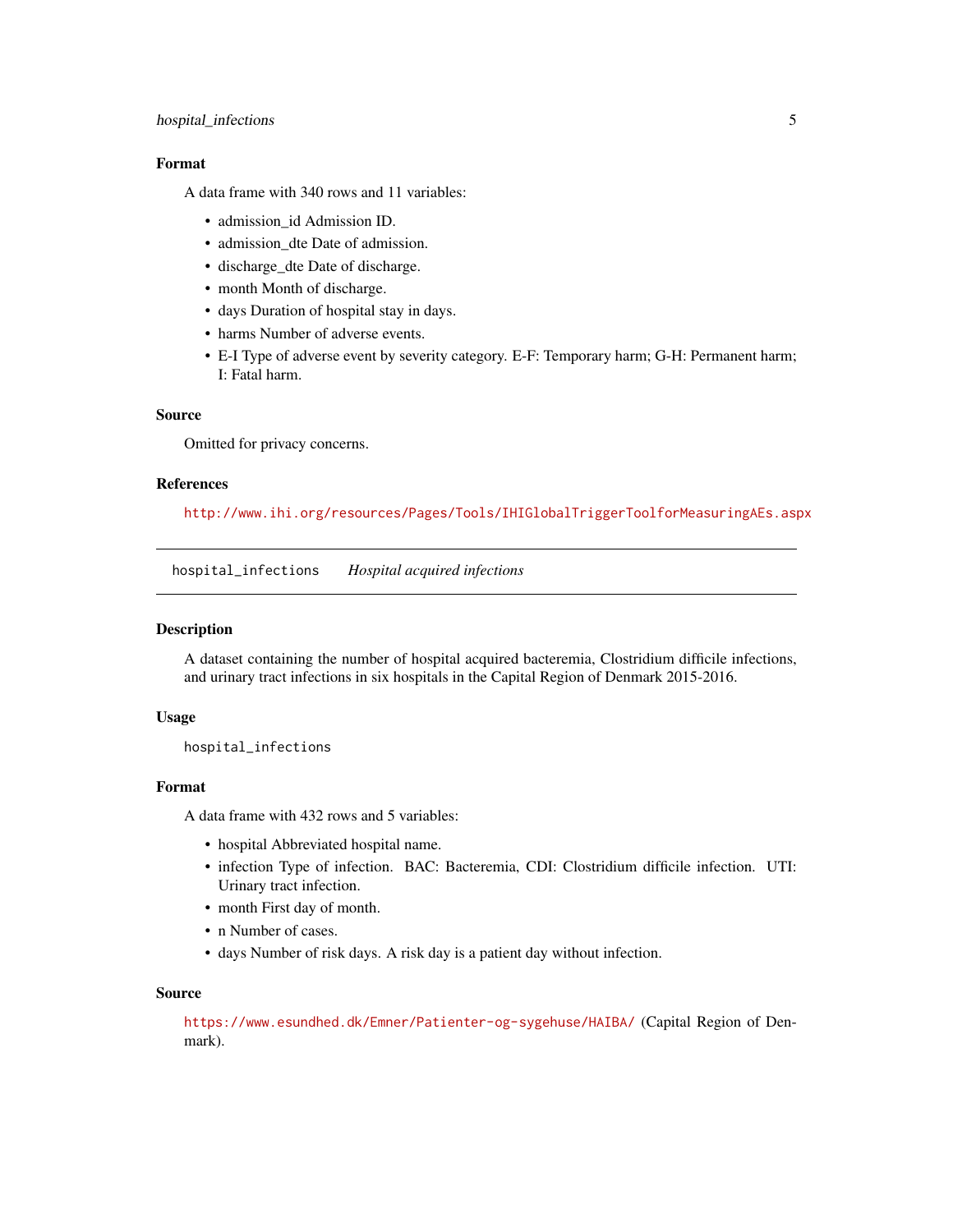<span id="page-5-0"></span>nhs\_accidents *NHS accidents*

#### Description

The number of attendances to major accident and emergency hospital departments in the NHS that were seen within 4 hours of arrival over twenty weeks.

#### Usage

nhs\_accidents

#### Format

A data frame with 20 rows and 3 variables:

- i Week number.
- r Attendances seen within 4 hours.
- n Total number of attendances.

#### Source

Mohammed MA, et al. Quality and Safety in Health Care 2013;22:362–368. doi: [10.1136/bmjqs-](https://doi.org/10.1136/bmjqs-2012-001373)[2012001373.](https://doi.org/10.1136/bmjqs-2012-001373)

paretochart *Paretochart*

#### Description

Creates a pareto chart from a categorical variable

#### Usage

```
paretochart(
  x,
  title = ",
  subtitle = NULL,
  caption = NULL,
  vlab = NULL,xlab = NULL,
  x.angle = NULL,
  useNA = FALSE,print.data = FALSE
\mathcal{E}
```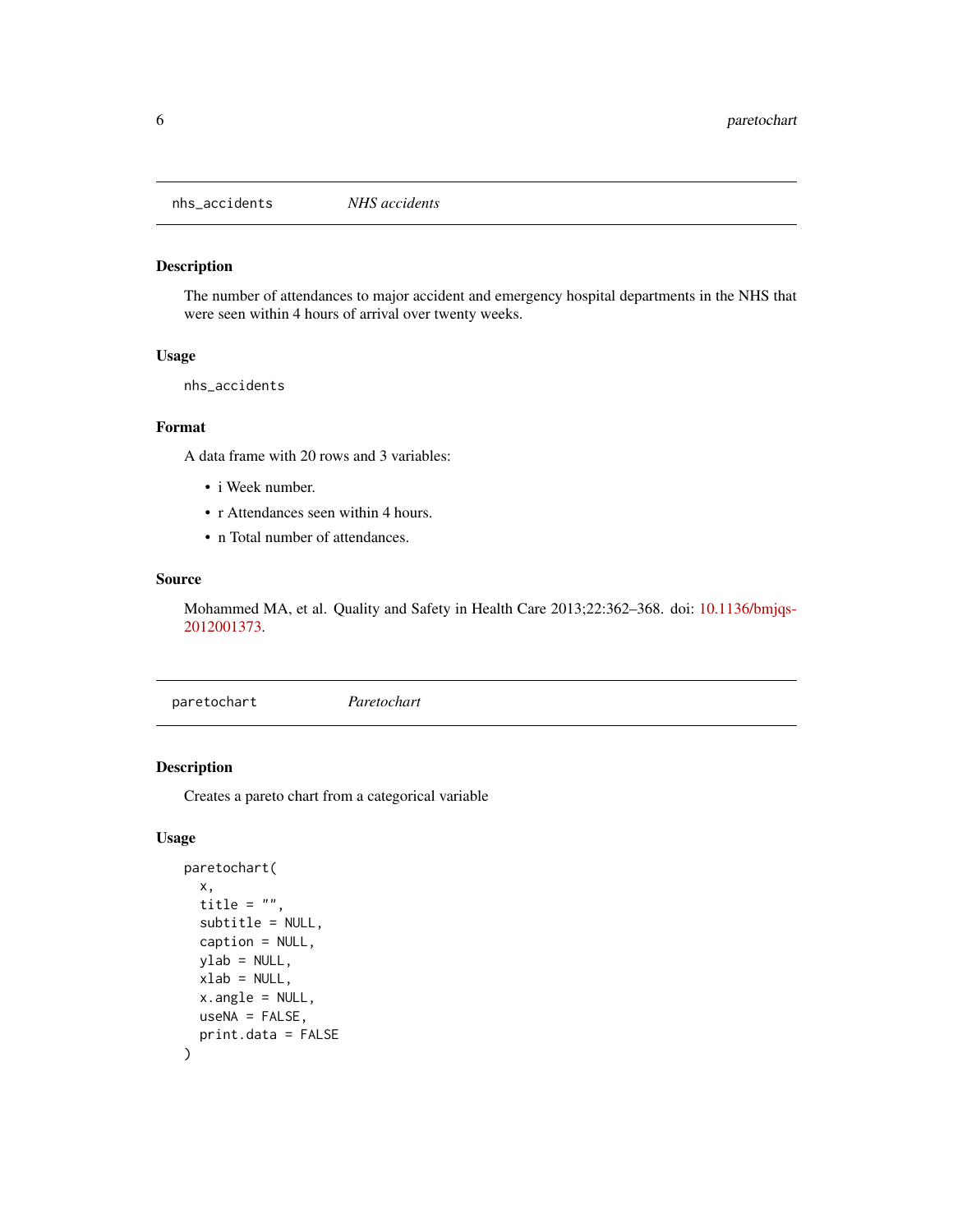<span id="page-6-0"></span> $q$ ic  $\overline{q}$ 

#### Arguments

| x          | Categorical variable to plot.                        |
|------------|------------------------------------------------------|
| title      | Chart title.                                         |
| subtitle   | Chart subtitle.                                      |
| caption    | Chart caption.                                       |
| ylab       | Y axis label.                                        |
| xlab       | X axis label.                                        |
| x.angle    | Number indicating the angle of x axis labels.        |
| useNA      | If TRUE, NA values will be included in the analysis. |
| print.data | If TRUE, prints data frame with results.             |

#### Value

An object of class ggplot.

#### Examples

```
# Generate categorical vector
x <- rep(LETTERS[1:9], c(256, 128, 64, 32, 16, 8, 4, 2, 1))
# Make paretochart
paretochart(x)
# Save paretochart object to variable
p <- paretochart(x)
# Print data frame
p$data
```
qic *Statistical process control charts.*

#### Description

The qic() function creates run charts and Shewhart control charts for process control and improvement. Included control charts are: I, MR, Xbar, S, T, C, U, U', P, P', and G charts.

#### Usage

```
qic(
 x,
 y = NULL,n = NULL,data = NULL,
```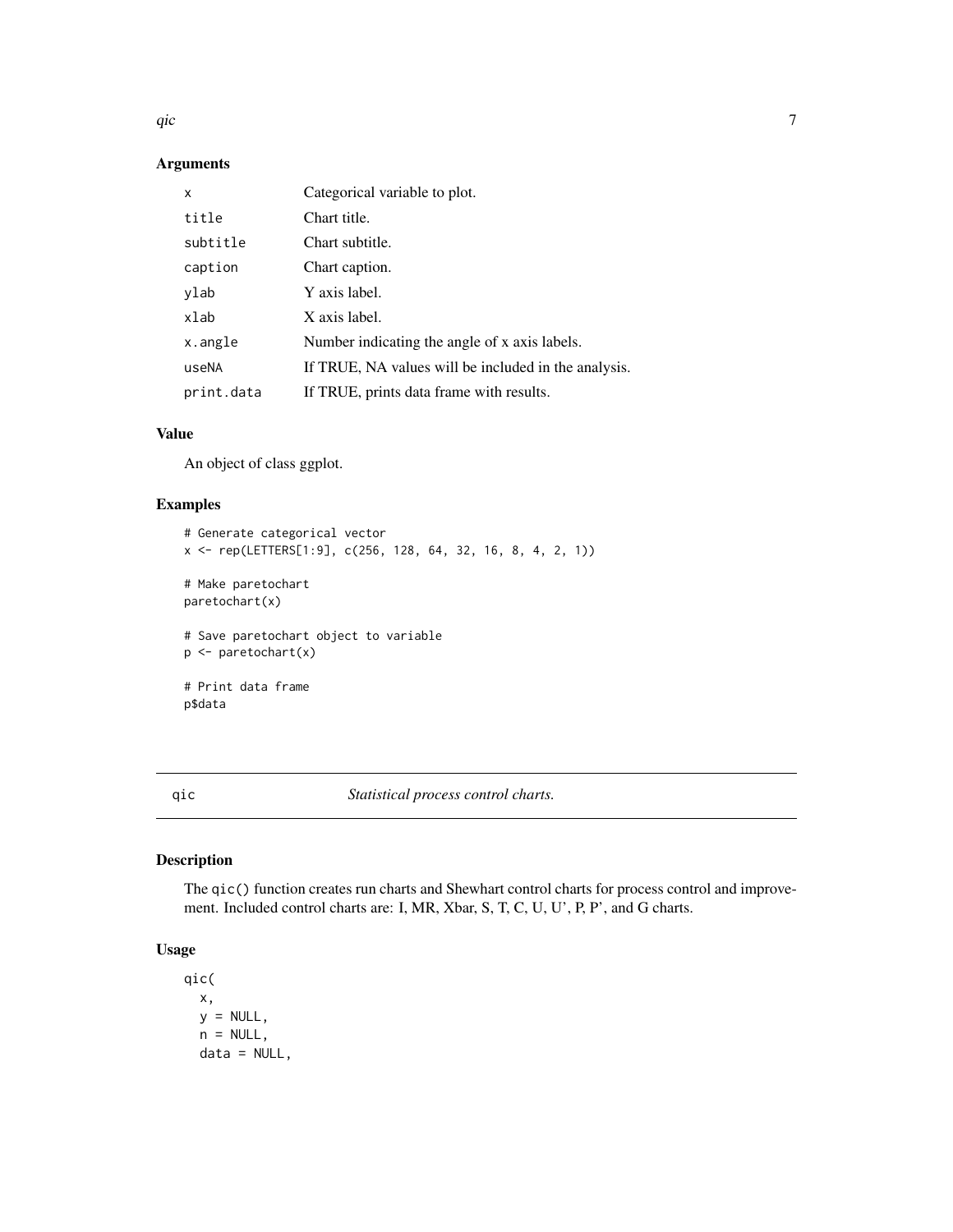```
facets = NULL,
notes = NULL,
chart = c("run", "i", "mr", "xbar", "s", "t", "p", "pp", "c", "u", "up", "g"),
agg.fun = c("mean", "median", "sum", "sd"),
method = c("anhoej", "bestbox", "cutbox"),
multiply = 1,freeze = NULL,
part = NULL,
exclude = NULL,
target = NA * 1,
cl = NA * 1,nrow = NULL,
ncol = NULL,scales = "fixed",
title = ",
ylab = "Value",
xlab = "Subgroup",
subtitle = NULL,
caption = NULL,
part.labels = NULL,
show.labels = is.null(facets),
decimals = 1,point.size = 1.2,
x.period = NULL,x. format = NULL,
x.angle = NULL,
x.pad = 1,
y.expand = NULL,
y.neg = TRUE,y.percent = FALSE,
y.percent.accuracy = NULL,
show.grid = FALSE,
flip = FALSE,strip.horizontal = FALSE,
print.summary = FALSE,
return.data = FALSE
```
#### )

#### Arguments

| x      | Vector of subgroup values to plot along the x axis.                                                                                                  |
|--------|------------------------------------------------------------------------------------------------------------------------------------------------------|
| V      | Vector of measures or counts to plot on the y axis (numerator).                                                                                      |
| n      | Vector of subgroup sizes (denominator).                                                                                                              |
| data   | Data frame containing variables used in the plot.                                                                                                    |
| facets | One or two sided formula with factors used for facetting plots.                                                                                      |
| notes  | Character vector of notes to be added to individual data points.                                                                                     |
| chart  | Character value indicating the chart type. Possible values are: 'run' (default),<br>'i', 'mr', 'xbar', 't', 's', 'c', 'u', 'up', 'p', 'pp', and 'g'. |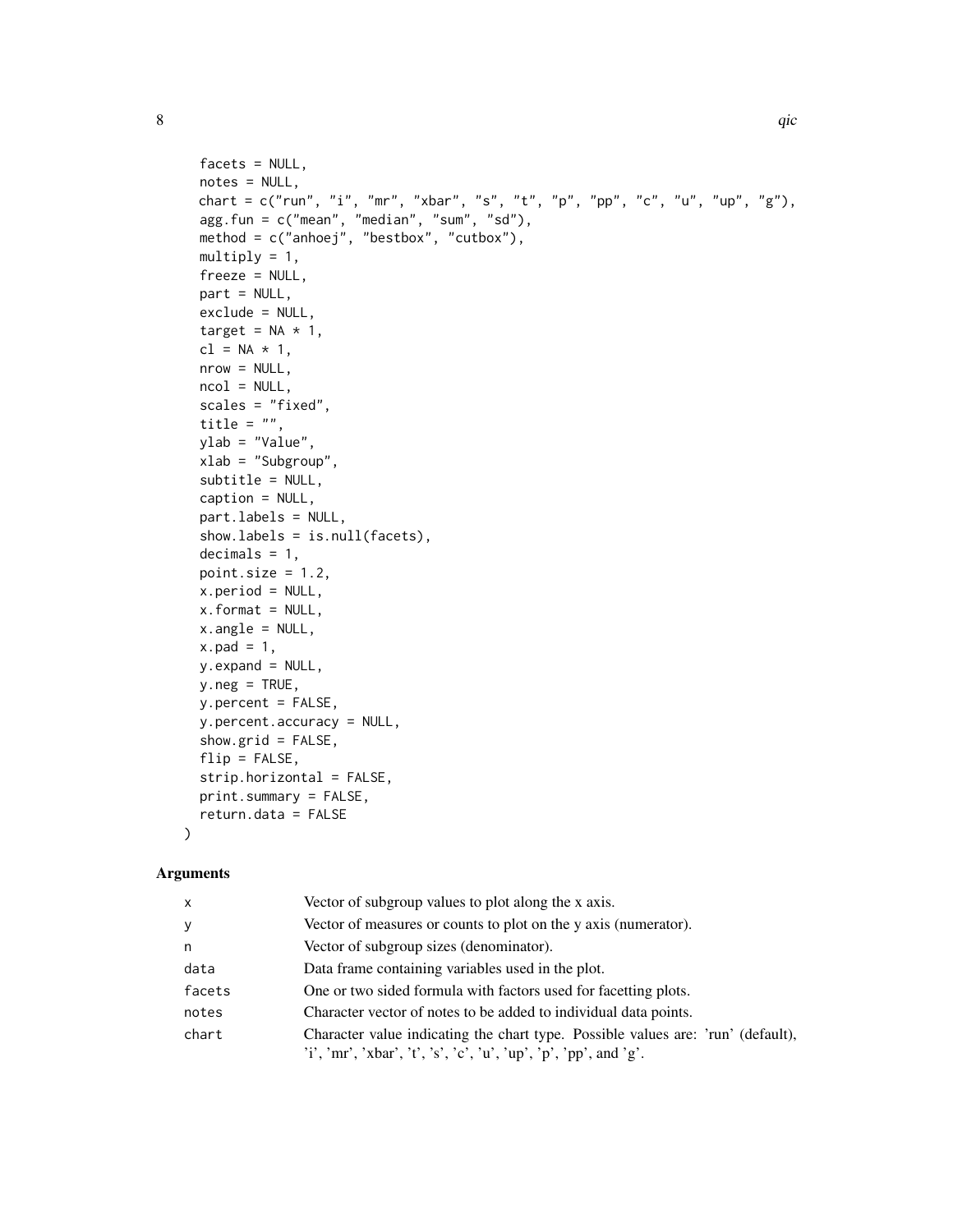| agg.fun     | Aggregate function for summarising the y variable if there are more than one<br>observation per subgroup. Only relevant for run charts and I charts. Possible<br>values are: 'mean' (default), 'median', 'sum', and 'sd'. |
|-------------|---------------------------------------------------------------------------------------------------------------------------------------------------------------------------------------------------------------------------|
| method      | Character indicating the method used for runs analysis. One of 'anhoej' (de-<br>fault), 'bestbox', and 'cutbox'. EXPERIMENTAL!                                                                                            |
| multiply    | Number indicating a number to multiply y axis by, e.g. 100 for percents rather<br>than proportions. See also y percent argument.                                                                                          |
| freeze      | Integer indicating the last data point to include in calculation of baseline param-<br>eters for centre and control lines. Ignored if part argument is given.                                                             |
| part        | Either integer vector indicating data points before recalculation of centre and<br>control lines or character vector indicating chart parts.                                                                              |
| exclude     | Integer vector indicating data points to exclude from calculations of centre and<br>control lines.                                                                                                                        |
| target      | Numeric, either a single value indicating a target value to be plotted as a hori-<br>zontal line or a vector for variable target line.                                                                                    |
| cl          | Numeric, either a single value indicating the centre line if known in advance or<br>a vector for variable centre line.                                                                                                    |
| nrow, ncol  | Number indicating the preferred number of rows and columns in facets.                                                                                                                                                     |
| scales      | Character string, one of 'fixed' (default), 'free_y', 'free_x', or 'free' indicating<br>whether y and x axis scales should be the same for all panels or free.                                                            |
| title       | Character string specifying the title of the plot.                                                                                                                                                                        |
| ylab        | Character string specifying the y axis label.                                                                                                                                                                             |
| xlab        | Character string specifying the x axis label.                                                                                                                                                                             |
| subtitle    | Character string specifying the subtitle.                                                                                                                                                                                 |
| caption     | Character string specifying the caption.                                                                                                                                                                                  |
| part.labels | Character vector specifying labels for chart parts created with the freeze or part<br>argument.                                                                                                                           |
| show.labels | Logical indicating whether to show labels for centre and control lines on chart.<br>Defaults to TRUE when facets argument is NULL.                                                                                        |
| decimals    | Integer indicating the preferred number of decimals in centre and control line<br>labels.                                                                                                                                 |
| point.size  | Number specifying the size of data points.                                                                                                                                                                                |
| x.period    | Character string specifying the interval cut points of date time x values used<br>for aggregating y values by week, month, etc. See the breaks argument of<br>?cut.POSIXt() for possible values.                          |
| x.format    | Date format of x axis labels. See ?strftime() for possible date formats.                                                                                                                                                  |
| x.angle     | Number indicating the angle of x axis labels.                                                                                                                                                                             |
| x.pad       | Number indicating expansion of x axis to make room for axis labels.                                                                                                                                                       |
| y.expand    | Numeric value to include in y axis. Useful e.g. for starting the y axis at zero.                                                                                                                                          |
| y.neg       | If TRUE (default), the y axis is allowed to be negative (only relevant for I and<br>Xbar charts).                                                                                                                         |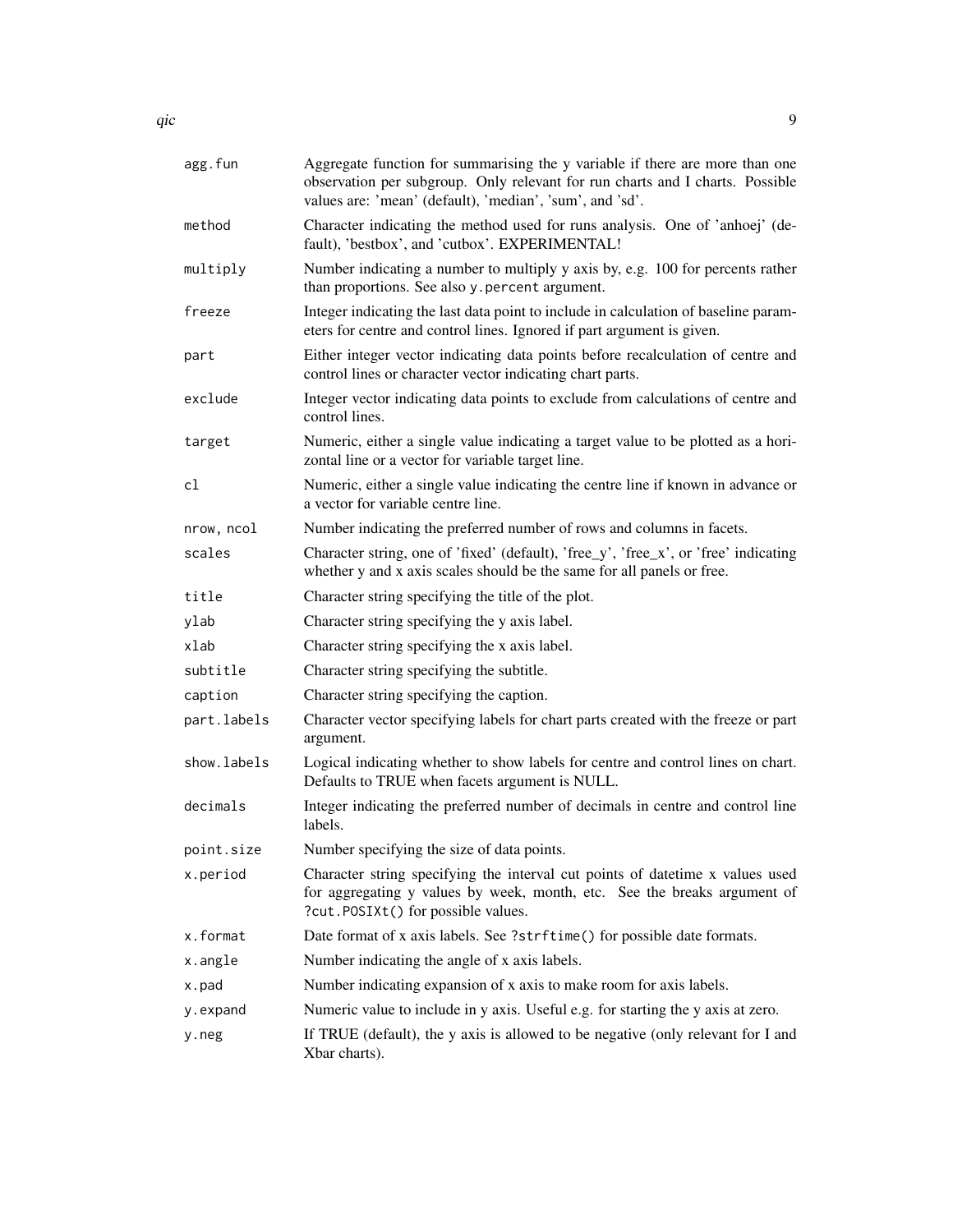| y.percent                                              | If TRUE, formats y axis labels as percentages.                                                          |  |  |
|--------------------------------------------------------|---------------------------------------------------------------------------------------------------------|--|--|
| y.percent.accuracy                                     |                                                                                                         |  |  |
|                                                        | A number to round percentage labels on y axis. Use 1 to show no decimals, 0.1<br>to show 1 decimal etc. |  |  |
| show.grid                                              | If TRUE, shows grid.                                                                                    |  |  |
| flip                                                   | If TRUE, rotates the plot 90 degrees.                                                                   |  |  |
| strip.horizontal                                       |                                                                                                         |  |  |
|                                                        | If TRUE, makes y strip horizontal.                                                                      |  |  |
| print.summary                                          | If TRUE, prints summary.                                                                                |  |  |
| If TRUE, returns underlying data frame.<br>return.data |                                                                                                         |  |  |
|                                                        |                                                                                                         |  |  |

#### Details

Non-random variation in the form of minor to moderate persistent shifts in data over time is (by default) identified by the Anhoej rules for unusually long runs and unusually few crossing. Use the EXPERIMENTAL method argument to apply the bestbox or cutbox methods as described in Anhøj & Wentzel-Larsen (2020) doi: [10.1371/journal.pone.0233920.](https://doi.org/10.1371/journal.pone.0233920)

Special cause variation in the form of larger, possibly transient, shifts in data is identified by Shewhart's 3-sigma rule (Mohammed, Worthington, Woodall (2008) doi: [10.1136/qshc.2004.012047\)](https://doi.org/10.1136/qshc.2004.012047).

#### Value

A qic object. Inherits from 'ggplot'.

#### See Also

vignette('qic').

#### Examples

```
# Lock random number generator to make reproducible results.
set.seed(2)
# Generate vector of 24 random normal numbers
y \le - rnorm(24)# Run chart
qic(y)
# I control chart
qic(y, chart = 'i')# U control chart from build-in data set of hospital infection rates faceted
# by hospital and type of infection.
qic(month, n,
   n = days,
   data = hospital_infections,
```
 $factors = infection ~ 'hospital,$  $chart = 'u',$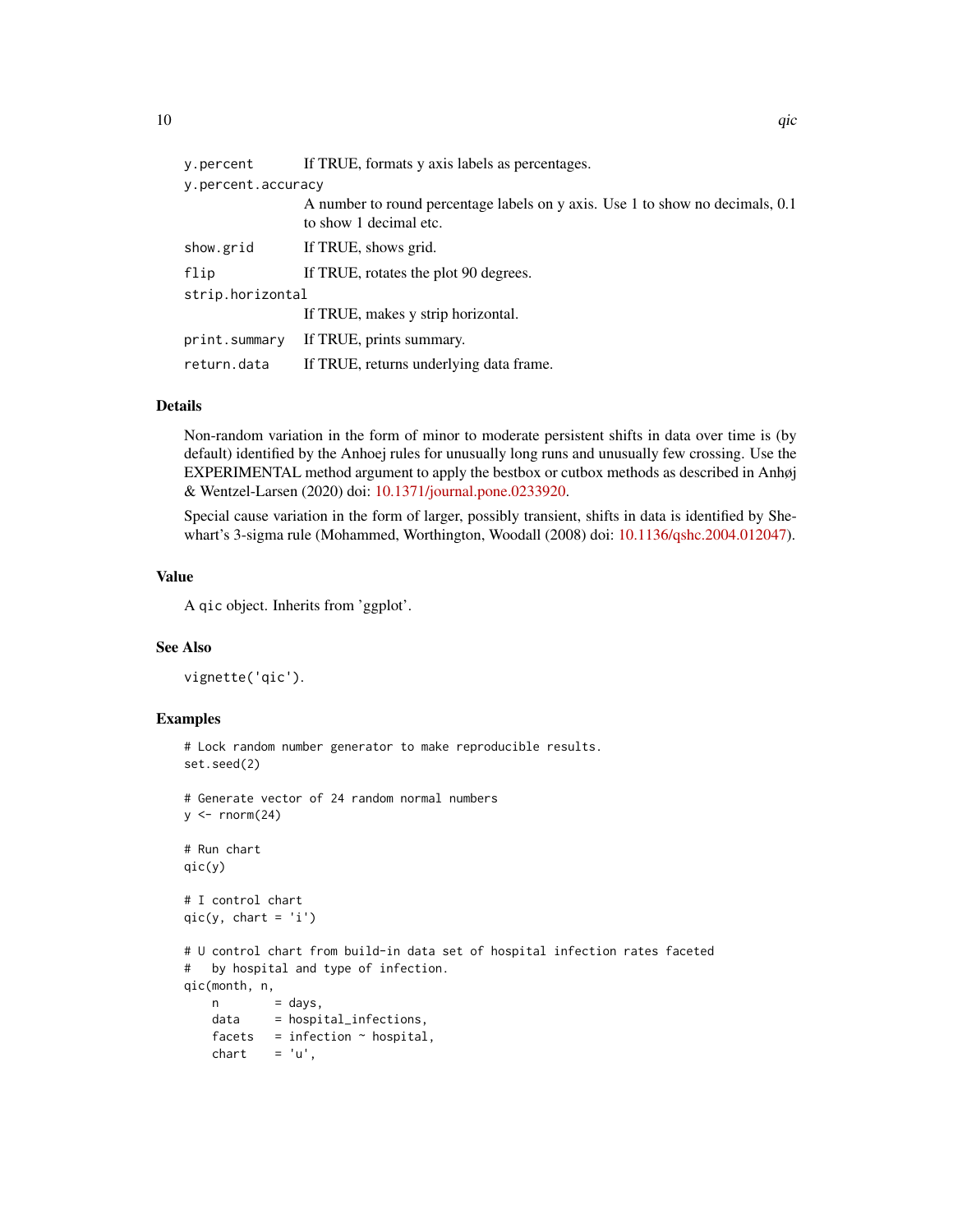#### <span id="page-10-0"></span>qicharts2  $\qquad \qquad$  11

```
multiply = 10000,title = 'Hospital infection rates',
ylab = 'Number of infections per 10.000 risk days',
xlab = 'Month')
```
qicharts2 qicharts2 *package*

#### Description

Statistical Process Control chart for R

#### Details

#' See the README on <https://github.com/anhoej/qicharts2/>

#### Description

Prints summary of a qic object

#### Usage

## S3 method for class 'qic' summary(object, ...)

#### Arguments

| object | A gic object.                                    |
|--------|--------------------------------------------------|
| .      | For compatibility with generic summary function. |

#### Value

A data frame of summary values of each facet and part of a qic plot.

- facet1 Vertical facets.
- facet2 Horizontal facets
- part Number of chart part when argument break.points is given.
- aLCL Average of lower control limit.
- CL Centre line.
- aUCL Average of upper control limit.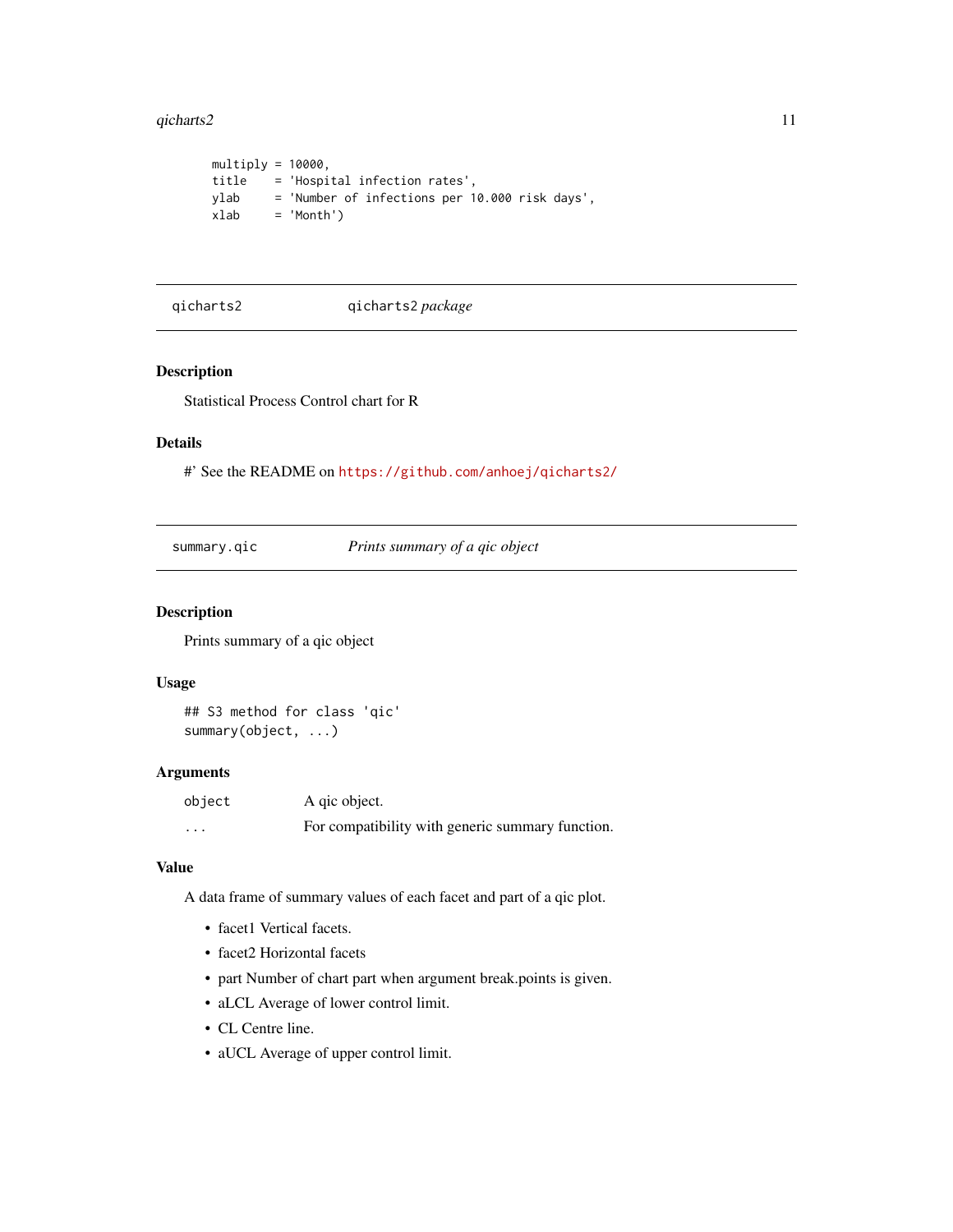- longest.run Length of the longest run of data points on the same side of the centre line.
- longest.run.max Upper limit of expected length of longest run.
- n.crossings Number of times the data line crosses the centre line.
- n.crossings.min Lower limit of expected number of crossings.
- runs.signal 1 if either longest run or number of crossings are outside expected limits.
- sigma.signal Number of data points outside control limits.

#### Examples

```
p \leftarrow qic(rnorm(24), chart = 'i')p
summary(p)
```